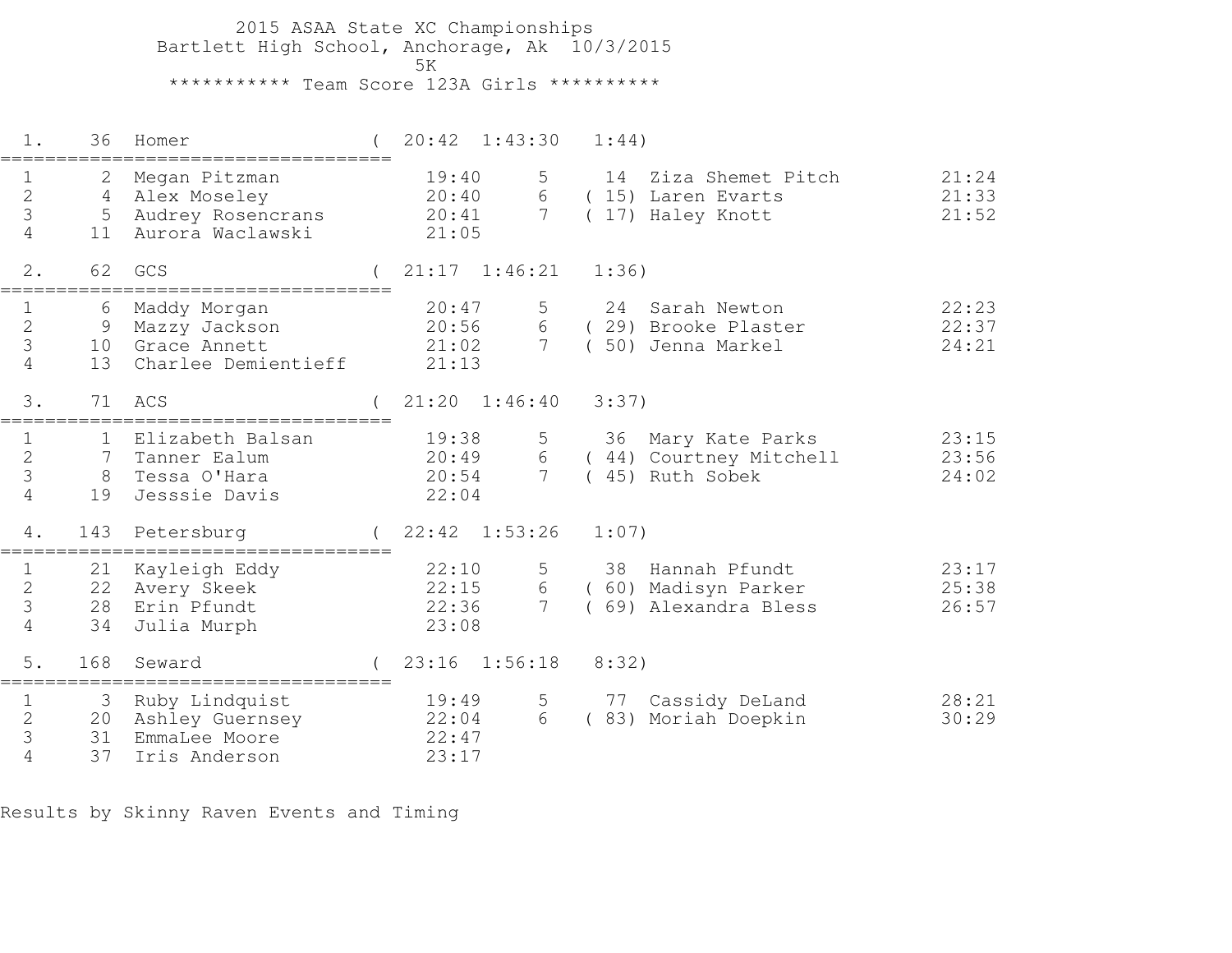2015 ASAA State XC Championships Bartlett High School, Anchorage, Ak 10/3/2015ta di kacamatan ing Kabupatèn Kabupatèn Kabupatèn Kabupatèn Kabupatèn Kabupatèn Kabupatèn Kabupatèn K \*\*\*\*\*\*\*\*\*\*\* Team Score 123A Girls \*\*\*\*\*\*\*\*\*\*

 6. 186 Nome-Beltz ( 23:34 1:57:46 5:15)=================================== 1 16 Christine Buffas 21:46 5 70 Daynon Medlin 27:01 2 27 Starr Erickson 22:34 6 ( 72) Katie Kelso 27:08 3 30 Mary Fiskeaux 22:43 7 ( 81) Erin Johanson 29:31 4 43 Bianca Trowbridge 23:42 7. 194 Su-Valley ( 23:33 1:57:45 4:40)=================================== 1 12 Ellie Bietsch 21:10 5 62 Frauke Heuton 25:50 2 23 Sienna Carey 22:22 6 ( 65) Celeste Harrell 26:21 3 42 Katherine Germaine 23:39 7 ( 85) Kestrel Gilliam 31:22 4 55 Bernadette Hartley 24:44 8. 234 Galena ( 24:24 2:01:56 4:00)=================================== 1 32 Kiana Korta 22:55 5 68 Carolyn Sam 26:55 2 35 Sarah Brown 23:09 6 ( 74) Angelica Firmin 27:15 3 41 Julia Riddle 23:34 7 ( 86) Kameron Reitan 31:56 4 58 Elizabeth Green 25:23 9. 244 Bethel Regional ( 24:12 2:00:59 1:16)=================================== 1 39 Dorothy Bukowski 23:20 5 54 Brittney Boney 24:36 2 47 Haley O'Brien 24:15 6 ( 61) Sophie Poe 25:39 3 51 Sophie Swope 24:22 7 ( 79) Joan Klejka 28:56 4 53 Amber Wade 24:26 10. 245 Mt. Edgecumbe ( 24:21 2:01:44 1:42)=================================== 1 40 Laura Ekada 23:30 5 56 Madison Clark 25:122 48 Jasmine Jemewouk 24:17 6 ( 59) Victoria Thomas 25:24 3 49 Bianca Willis 24:21 7 ( 67) Julie Amaktoolik 26:41 4 52 Rebecca Hollander 24:24

Results by Skinny Raven Events and Timing